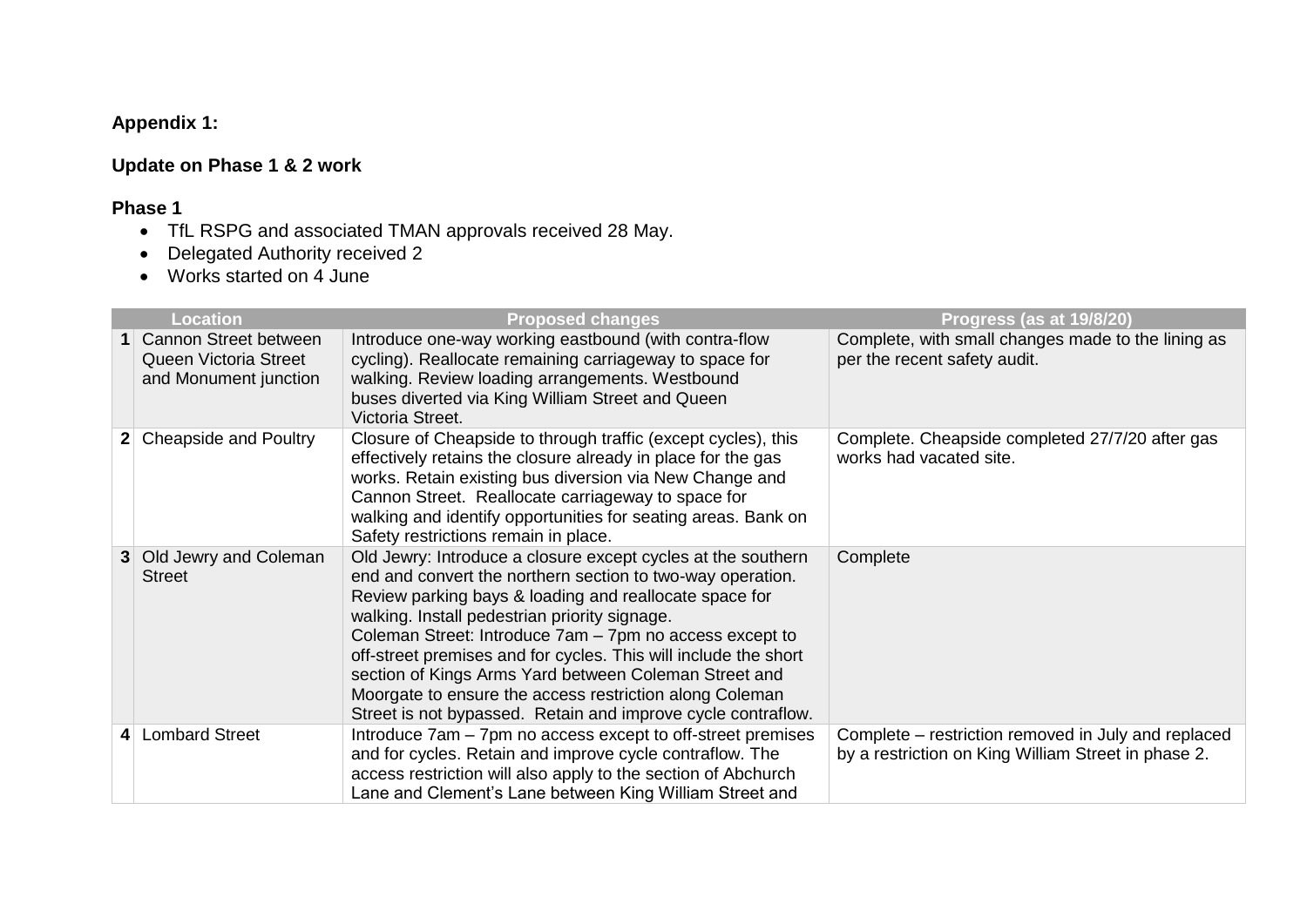|                                                      | Lombard Street, and George Yard as these streets are only<br>accessible via Lombard Street. Additionally, the access<br>restriction will also apply to Nicholas Lane to ensure access<br>into Lombard Street is not bypassed.                                                                                                                                                                                                                                                                                                                                                                                                                                                                                                                                                                                                                                                                                                                                                                                                                                                                            |                                                                                                                      |
|------------------------------------------------------|----------------------------------------------------------------------------------------------------------------------------------------------------------------------------------------------------------------------------------------------------------------------------------------------------------------------------------------------------------------------------------------------------------------------------------------------------------------------------------------------------------------------------------------------------------------------------------------------------------------------------------------------------------------------------------------------------------------------------------------------------------------------------------------------------------------------------------------------------------------------------------------------------------------------------------------------------------------------------------------------------------------------------------------------------------------------------------------------------------|----------------------------------------------------------------------------------------------------------------------|
| 5 Leadenhall Street and St<br>Mary Axe               | Leadenhall: 24/7 no through route except for buses and<br>cycles only. Reallocate carriageway to space for walking.<br>Review loading arrangements.<br>St Mary Axe: 7am - 7pm closure except for access to off-<br>street premises and for cycles. Signed informal pedestrian<br>priority on St Mary Axe. Reallocate carriageway and<br>motorcycle parking to space for walking as required. Retain<br>and improve cycle contraflow.                                                                                                                                                                                                                                                                                                                                                                                                                                                                                                                                                                                                                                                                     | Complete                                                                                                             |
| 6 Threadneedle Street and<br><b>Old Broad Street</b> | Threadneedle Street between Bank junction & Bartholomew<br>Lane: Introduce one way working (westbound) with cycle<br>contraflow. Reallocate carriageway space to walking. Bank on<br>Safety restrictions remain in place.<br>Threadneedle Street between Bartholomew Lane and Old<br>Broad Street: Retain two way working. Reallocate<br>carriageway to space for walking.<br>Threadneedle Street between Old Broad Street and<br>Bishopsgate: Introduce one way working (westbound) with<br>cycle contraflow. Reallocate carriageway to space to<br>walking. Divert buses via Cornhill and Bishopsgate<br>Old Broad Street (north): Introduce a 7am -<br>7pm no access (except buses and cycles) or loading.<br>Reallocate carriageway space for walking as required.<br>Old Broad Street (south): Introduce one way<br>working (northbound) with contra flow cycling. Vehicular<br>access will be available from Threadneedle<br>Street east. Reallocate carriageway to space for walking as<br>required. Review loading<br>arrangements. Divert buses via Wormwood Street,<br>Bishopsgate & Cornhill. | Complete apart from Old Broad Street North which<br>has been removed due to the equipment being<br>constantly moved. |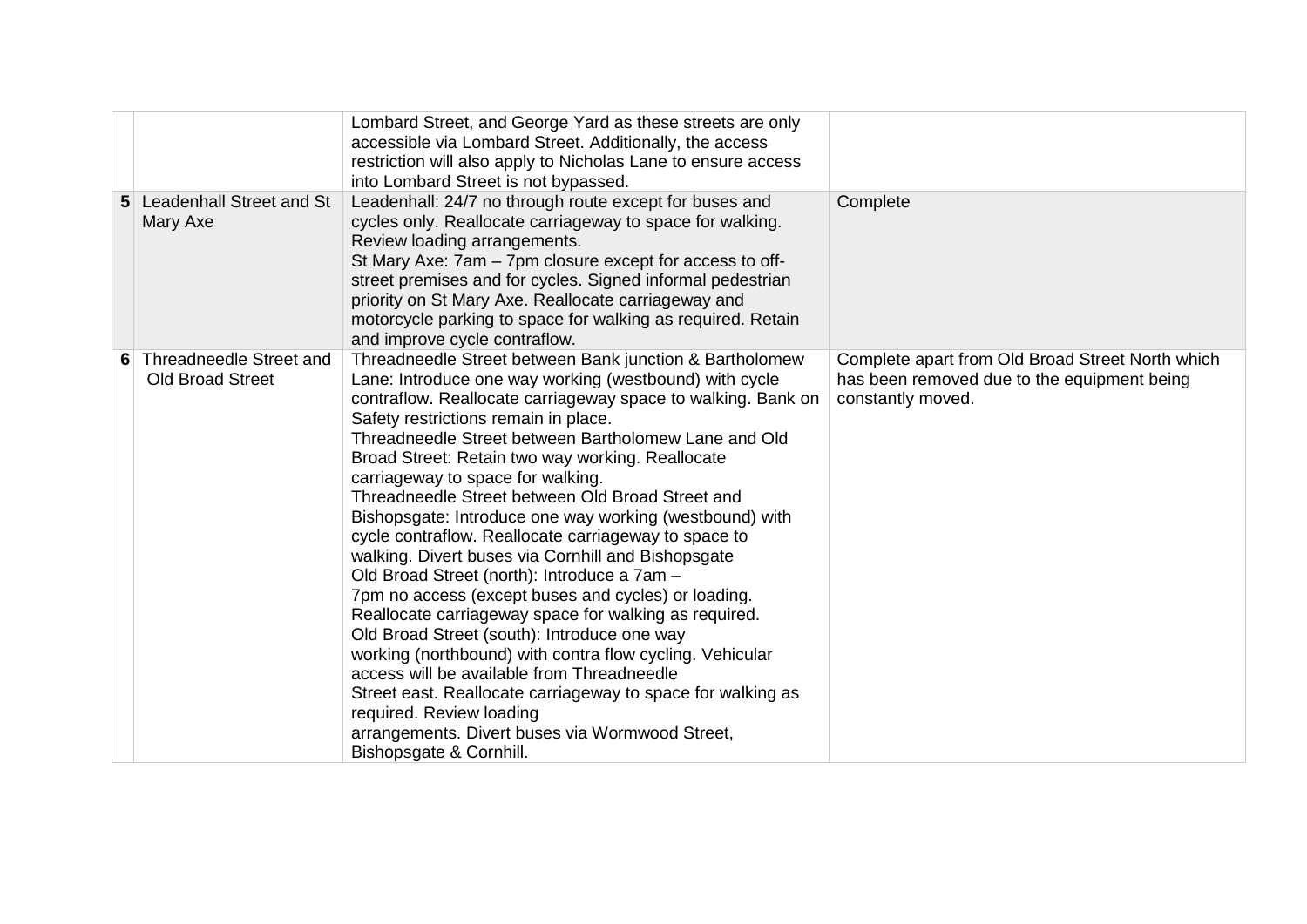## **Update on Phase 2**

- Planning and Transportation approval received 2 June
- Project Sub approval (delegated) received 9 June
- TfL RSPG and associated TMAN approvals planned for 17 June
- Policy and Resources 11 June
- Delegated Approval report approved 14 July

|                | <b>Location</b>                                                                                                                                                                                     | <b>Proposed Changes</b>                                                                                                                                                                                                                                                                                                                                      | <b>Progress/Changes</b>                                                                                                                                                    |
|----------------|-----------------------------------------------------------------------------------------------------------------------------------------------------------------------------------------------------|--------------------------------------------------------------------------------------------------------------------------------------------------------------------------------------------------------------------------------------------------------------------------------------------------------------------------------------------------------------|----------------------------------------------------------------------------------------------------------------------------------------------------------------------------|
| $\mathbf 1$    | • Fleet Street<br>• Ludgate Hill<br>• St Paul's Churchyard<br>• Cannon Street (between<br>New Change & Queen<br>Victoria Street)<br>• Queen Victoria Street<br>• East Cheap<br>• Great Tower Street | Reallocate carriageway to space for walking and<br>cycling.<br>Review parking and loading.<br>Bank junction restriction at Queen Victoria Street<br>retained.                                                                                                                                                                                                | Completed on 21/08. Currently under review as<br>issues with barriers being moved.                                                                                         |
| $\overline{2}$ | <b>Holborn Viaduct</b><br>• Newgate Street                                                                                                                                                          | Holborn Viaduct: Reallocate carriageway to space<br>for walking and cycling.<br>Newgate Street: Introduce a closure for all<br>vehicles except buses and cycles. Reallocate<br>carriageway to space for walking and cycling.<br>These changes will be implemented at the<br>conclusion of the current gas replacement works<br>- expected to be October 2020 | Bus and cycle only measure on hold due to<br>utilities works and traffic impacts.<br>Reallocation of space for walking & cycling<br>due for completion from w/c 31/08/2020 |
| 3              | • Chancery Lane                                                                                                                                                                                     | Introduce a road closure (except cycles)<br>Reallocate carriageway to space for walking and<br>cycling.                                                                                                                                                                                                                                                      | Complete.                                                                                                                                                                  |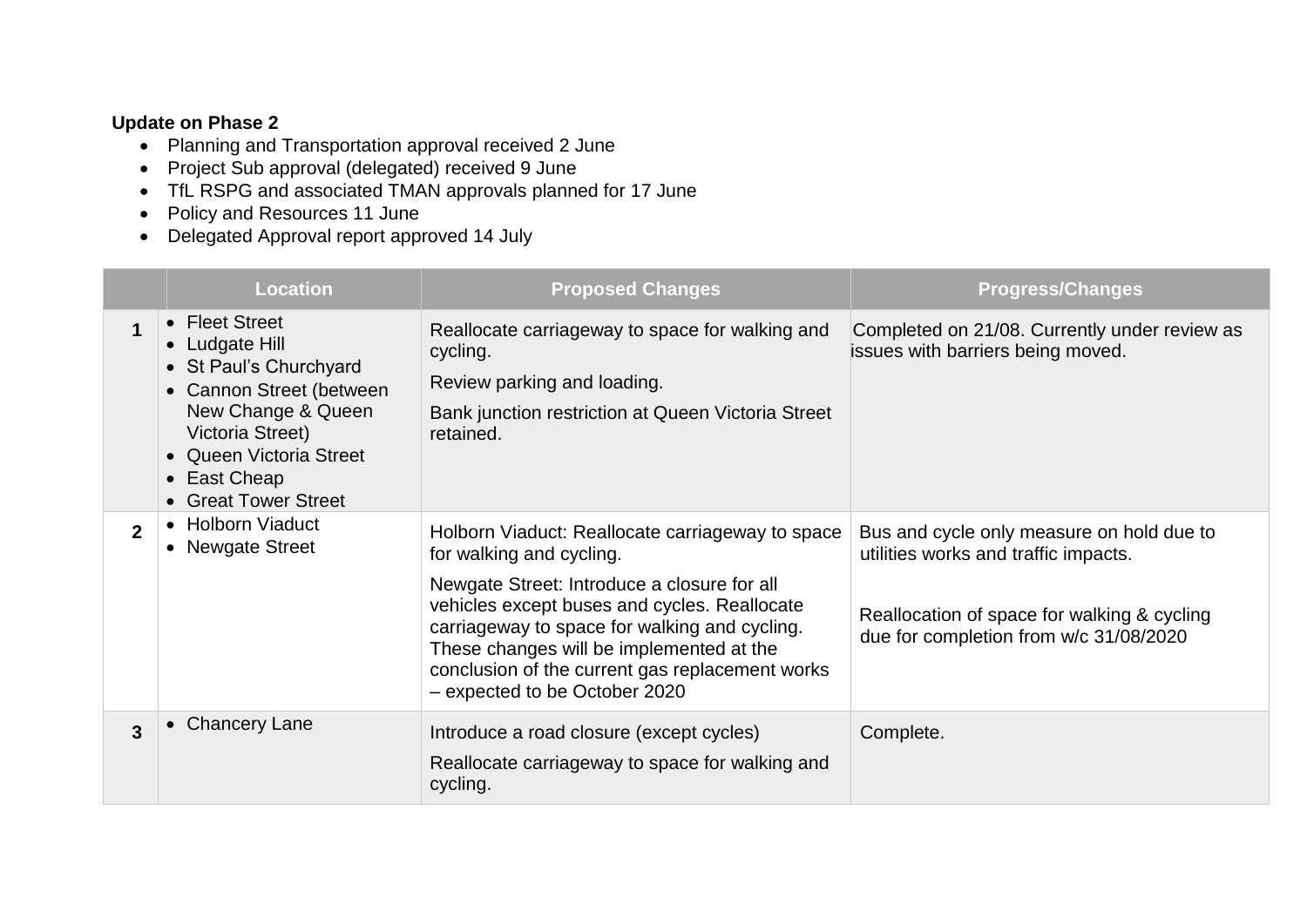|                |                                                                                                | Install pedestrian priority signage.                                                                                                                                                                                                                                                                                             |                                                                                                                                                                                                                                                                                                                          |
|----------------|------------------------------------------------------------------------------------------------|----------------------------------------------------------------------------------------------------------------------------------------------------------------------------------------------------------------------------------------------------------------------------------------------------------------------------------|--------------------------------------------------------------------------------------------------------------------------------------------------------------------------------------------------------------------------------------------------------------------------------------------------------------------------|
| 4              | • London Wall<br>• South Place<br>• Eldon Street<br>• Broad Street Place<br>• Blomfield Street | London Wall and South Place: Reallocate<br>carriageway to space for walking and cycling,<br>where possible. Review waiting and loading.<br>Eldon Street, Broad Street Place and Blomfield<br>Street: Introduce a 7am - 7pm no access except<br>to off-street premises, buses and cycles. Install<br>pedestrian priority signage. | London Wall complete.<br>South Place is on hold due to the presence of a<br>Police checkpoint and nearby building site.<br>Eldon Street, Broad Street Place and Blomfield<br>Street are on hold due to nearby Crossrail and<br>upcoming utility works.<br>Proposed restrictions amended to allow taxi<br>access through. |
| $5\phantom{1}$ | • Moorgate                                                                                     | Moorgate (north): Reallocate carriageway to<br>space for walking and cycling.<br>Moorgate (south): Introduce one-way northbound<br>for all vehicles except buses and cycles.<br>Reallocate space for walking & review loading.                                                                                                   | Complete<br>Moorgate (south) remains two way with<br>southbound movement from the London<br>Wall/Moorgate junction being limited to buses<br>and cycles only.                                                                                                                                                            |
| 6              | • King Street<br>• Queen Street<br>• Gresham Street<br>• Lothbury<br>• Bartholomew Lane        | Introduce a one-way system towards Moorgate<br>for all vehicles except cycles.<br>Reallocate carriageway to space for walking and<br>review waiting and loading.                                                                                                                                                                 | Complete                                                                                                                                                                                                                                                                                                                 |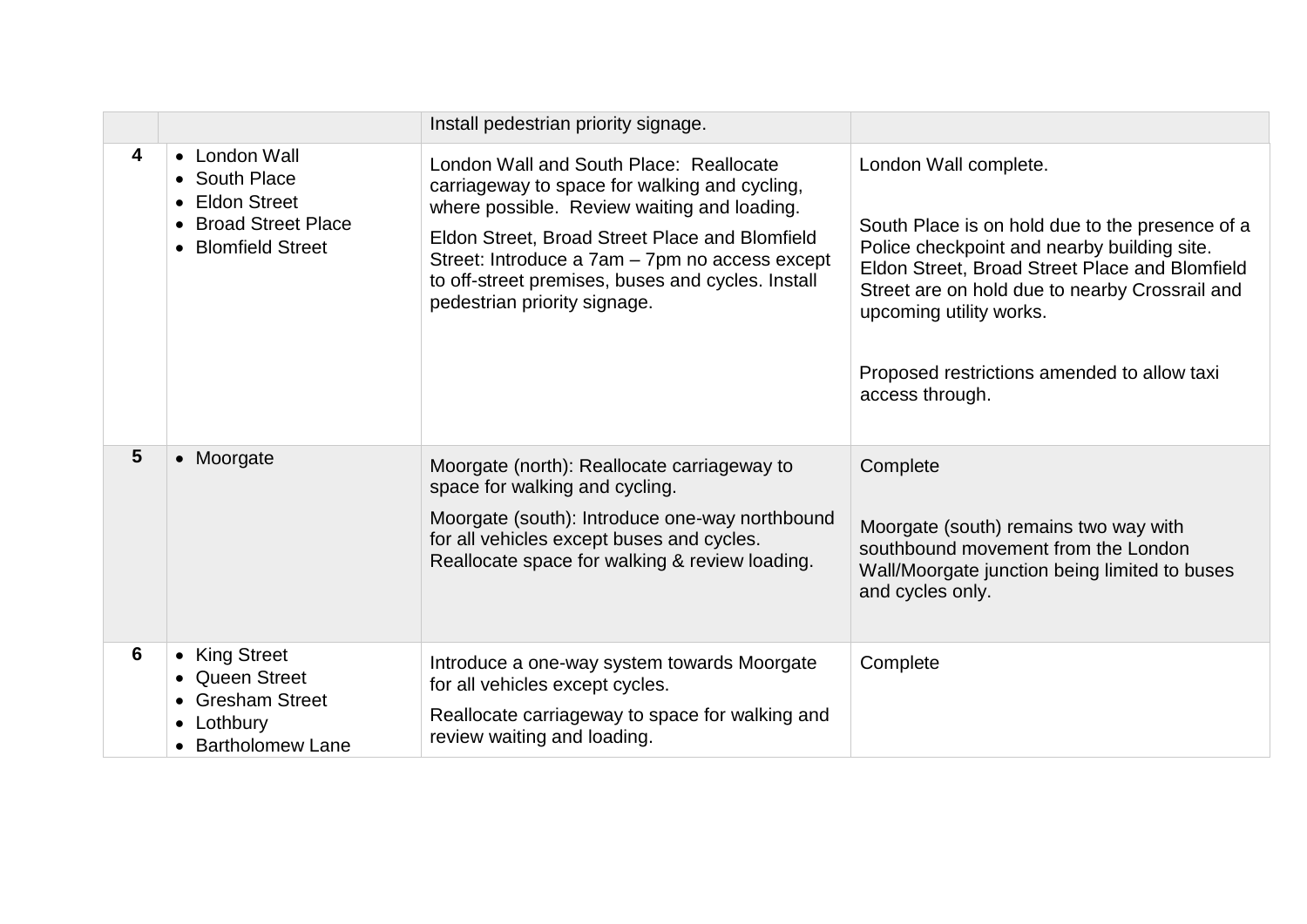| $\overline{\mathbf{7}}$ | • Dukes Place<br>• Bevis Marks<br><b>Camomile Street</b><br>• Houndsditch<br>• Outwich Street | Reallocate carriageway to space for walking and<br>cycling.<br>Review waiting, loading & parking bays.<br>Houndsditch between Bishopsgate and Outwich<br>Street: Introduce a 7am - 7pm no access except<br>to off-street premises and cycles (subject to<br>redevelopment progress). | Complete, except the Houndsditch closure<br>(between Bishopsgate and Outwich Street). This<br>is due to a construction site and will be delivered<br>when carriageway is available. |
|-------------------------|-----------------------------------------------------------------------------------------------|--------------------------------------------------------------------------------------------------------------------------------------------------------------------------------------------------------------------------------------------------------------------------------------|-------------------------------------------------------------------------------------------------------------------------------------------------------------------------------------|
| 8                       | • Aldgate<br>• Aldgate High Street<br>• Fenchurch Street                                      | Reallocate carriageway to space for walking and<br>cycling.<br>Review waiting and loading.                                                                                                                                                                                           | Complete                                                                                                                                                                            |
| 9                       | • Jewry Street<br><b>Crutched Friars</b><br>Cooper's Row<br>• Trinity Square                  | Jewry Street Crutched Friars & Trinity Square:<br>Review parking bays, waiting & loading and<br>reallocate carriageway to space for walking.<br>Improve cycling where possible.<br>Cooper's Row: Introduce an advisory 5mph<br>speed limit and pedestrian priority signs.            | Complete                                                                                                                                                                            |
| 10                      | • King William Street                                                                         | Introduce a 7am – 7pm no access except to off-<br>street premises, buses, loading and cycles.<br>Reallocate space for walking where possible.<br>Bank junction restriction retained.                                                                                                 | Complete                                                                                                                                                                            |
| 11                      | • Cornhill                                                                                    | Review waiting and loading and reallocate<br>carriageway to space for walking and cycling.<br>Bank restriction retained.                                                                                                                                                             | Complete                                                                                                                                                                            |